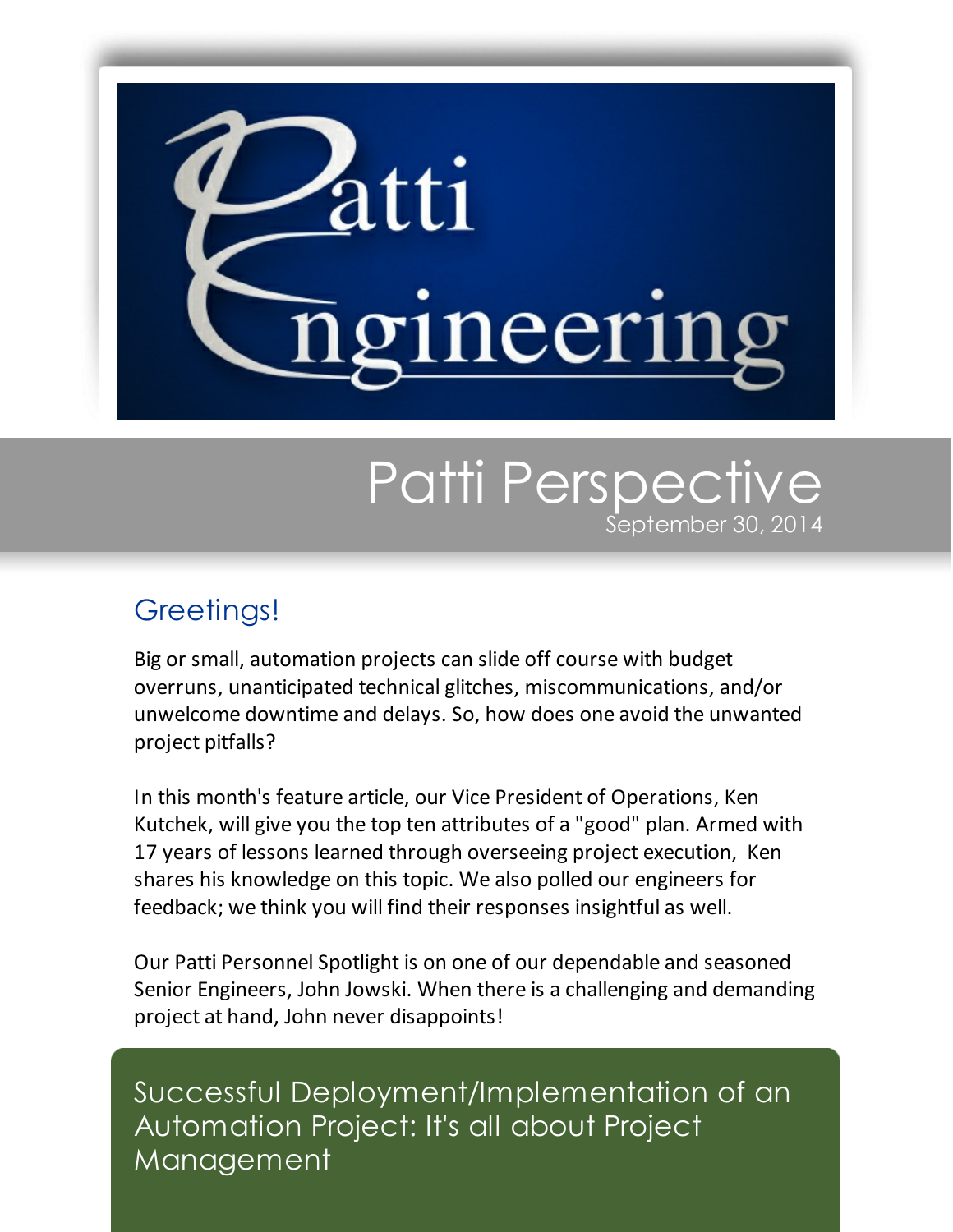

"A goal without a plan is just a wish," Patti Engineering VP of Operations Ken Kutchek reverberates, from French writer and poet Antoine de Saint Exupéry, to his audience at various industry conferences. The starting point for any end user expecting to successfully deploy an automation project, is to collaborate with its integration partner on a project management plan and choose all team members based on experience, availability and skillset.

As an end user, it's not always clear what pieces are going to fit together to make the perfect puzzle complete for a successful automation project. To make it a bit easier for those folks, we'd like to share our perspective of the top ten attributes of a "good" plan:

- 1. Clear Scope of Work / Requirements
- 2. Select Hardware / Software Technologies
- 3. Select the Right Team
- 4. Plan for Training
- 5. Determine Budget Required
- 6. Schedule Resources/Establish Time Line
- 7. Evaluate Risks (technology, staffing, schedule, requirements, startup issues, etc.)
- 8. Make Communications a Priority (for all involve parties)
- 9. Test for Quality
- 10. Close and Evaluate Performance/Execution

In addition to these facets of a plan, Kutchek advises a little pessimism goes a long way. That's not to say you shouldn't expect the best from your project; rather, the intended lesson here is to anticipate the issues, questions and drawbacks you may experience throughout a project. Once you do that and address the issues, you'll only have a stronger plan.

And because the bottom line for most projects is budget, it's important to keep "Scope Creep" top of mind throughout the planning, execution and conclusion of any project. Scope Creep accumulates slowly, subtly, and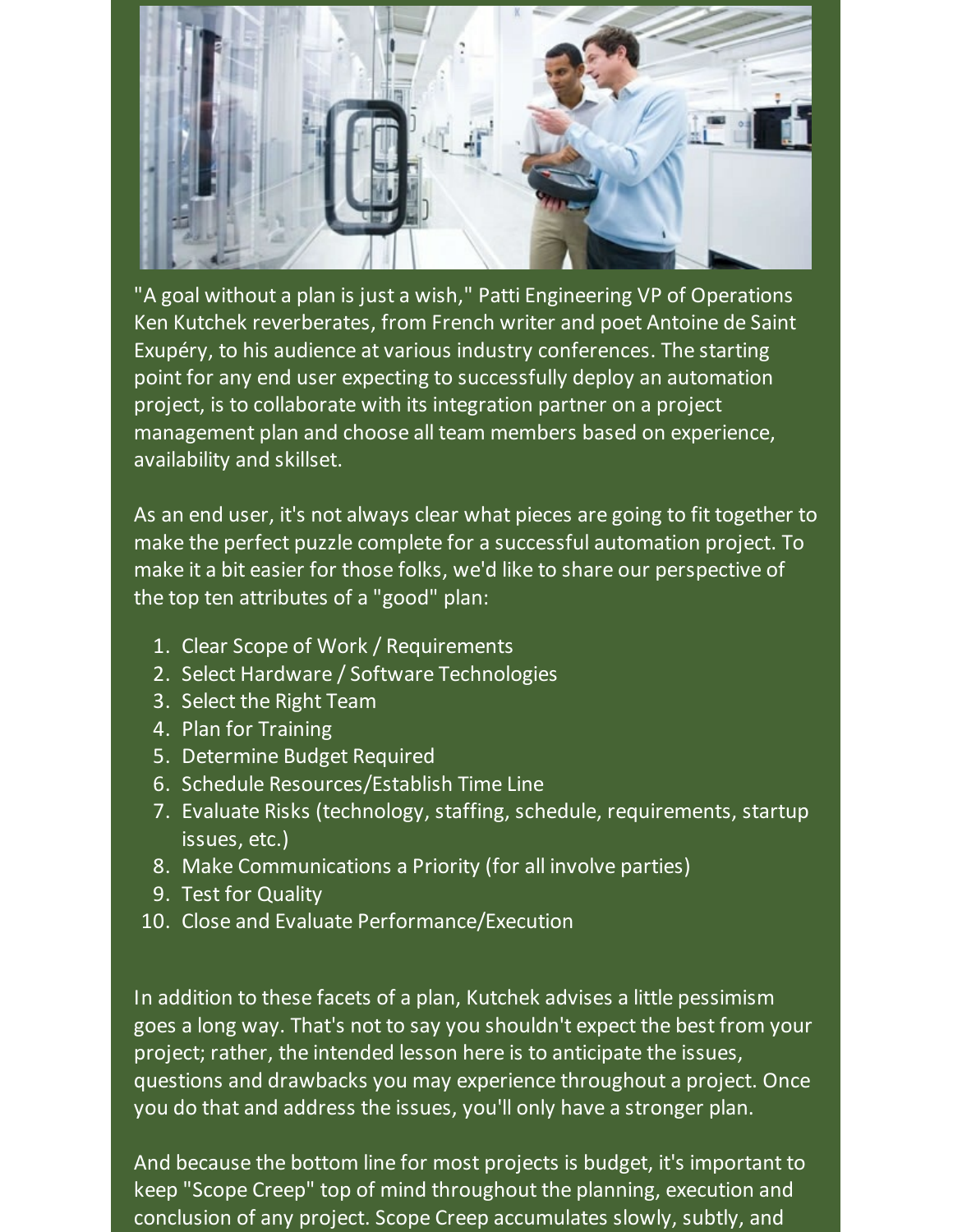you often don't realize it's happening until it's too late and you're way too far over budget to repair the damages.

Lastly, before you approve that an installation has been completed, make sure the integrator partner thoroughly tests the system. "It may sound obvious," explained Kutchek. "But it's something that happens all too often with automation projects. While we want you to trust our team of expert integrators and engineers, we also want you to know that you can question us. We're exhaustive in our work, and will always perform the necessary tests after completing an installation, but we do like to take note of when the customer asks and doesn't ask for it. It's omitted from their questions all too often."

We polled a group of Patti Engineering engineers on what they would advise to be the most important factors in terms of minimizing downtime and completing deployment/implementation for an automation project. To read the 15 critical factors our engineers gave us straight from the trenches, click on the blog button below:



## Patti Personnel - John Jowski

This month's Patti Personnel Spotlight is on Senior Electrical Engineer, John Jowski. John started his career with our company in 2010 and has proven time and time again, we can count on him for excellent completion of complicated and challenging projects. His very first project was working on a robotic system that put inserts into blade roots of wind turbines in Denmark - how's that for your first day at work?

For twelve years prior to joining Patti Engineering, John worked as a senior controls engineer at FANUC Robotics where he climbed the ranks with his high level



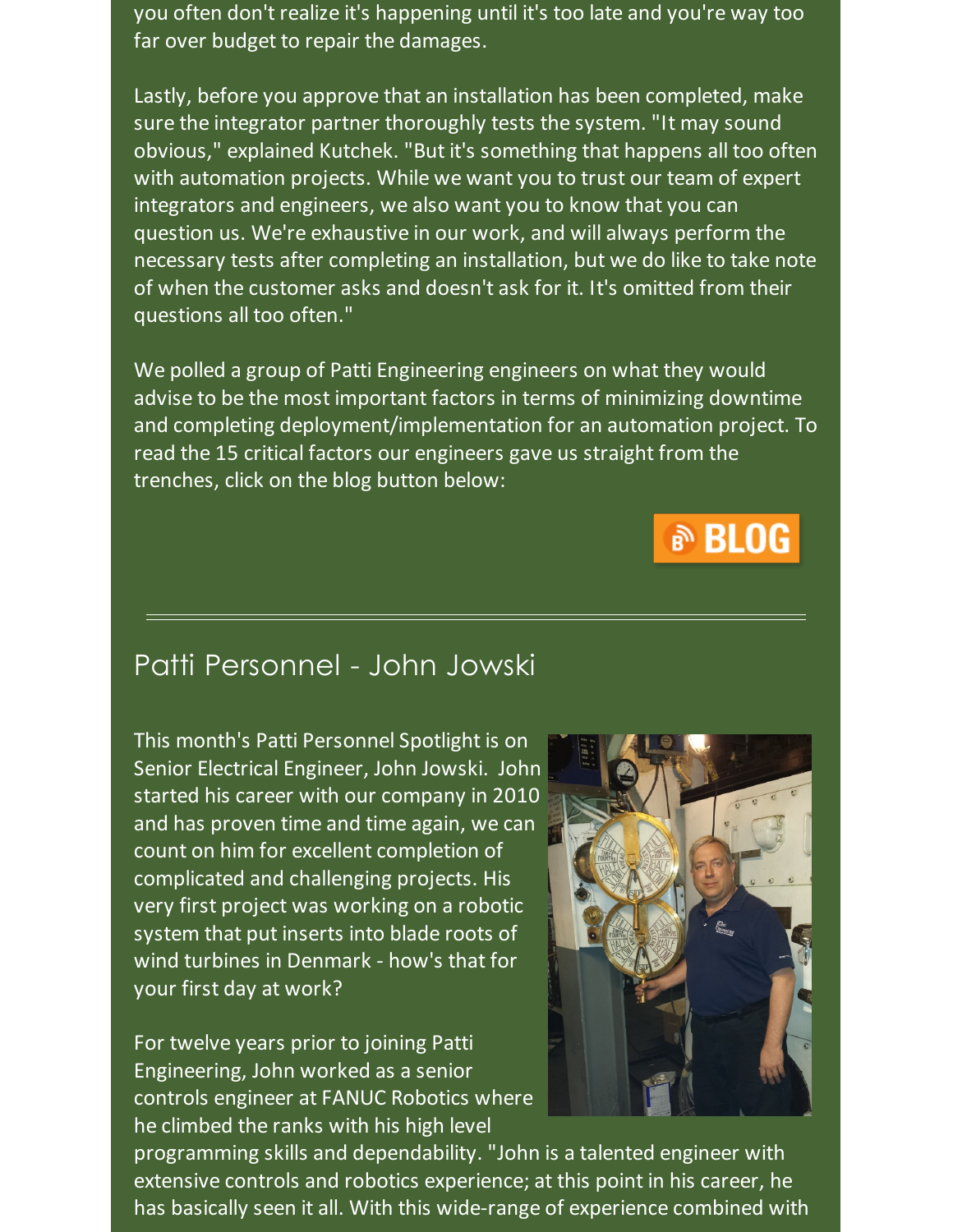his exceptional work ethic and love of a good challenge, we are fortunate to have him on our team," commented Vice President of Engineering, Dave Foster.

One challenging project John enjoyed a few months back, took place on the historical Great Lakes steam ship, the SS Badger. We were hired to assist with the SS Badger's boiler upgrade project. A very unique project, John's work included pre-installation review of the project design and Siemens software program, followed by assisting on board the SS Badger for start-up, commissioning and debug. Seeing how labor intensive keeping 1940 technology running was interesting for John. As John explained, "On the ship, engineering teams of two walk around to check and correct every pressure and fluid level on the ship. Today we would just install sensors and valves to handle this automatically and only involve people if necessary. The crew was having a hard time leaving the new equipment alone, not trusting the new technology to properly adjust damper positions and not understanding that the automation could properly control the motor speeds. It was also cool to be called to the different areas of the ship, such as the 'aft starboard boiler' or 'engine room HMI'."



When not hard at work on one of Patti Engineering's projects, John is currently consumed by the FIRST Robotics Competition. He is mentor to two Goodrich High School teams (70 and 494) and the Goodrich Middle School team (5289). Both 70 and 494 made it to the quarter finals of their division in the world championships where 494

eliminated 70. Team 494 ended their very impressive run in the competition at the semifinals. While John notes that winning is always fun, he says the best part of this competition is watching the kids learn. At the inception of the competition, the kids look to the volunteer engineers supporting them for nearly every decision they make. In the end, John says "they get to the point where it seems they are pushing you away to do it themselves!"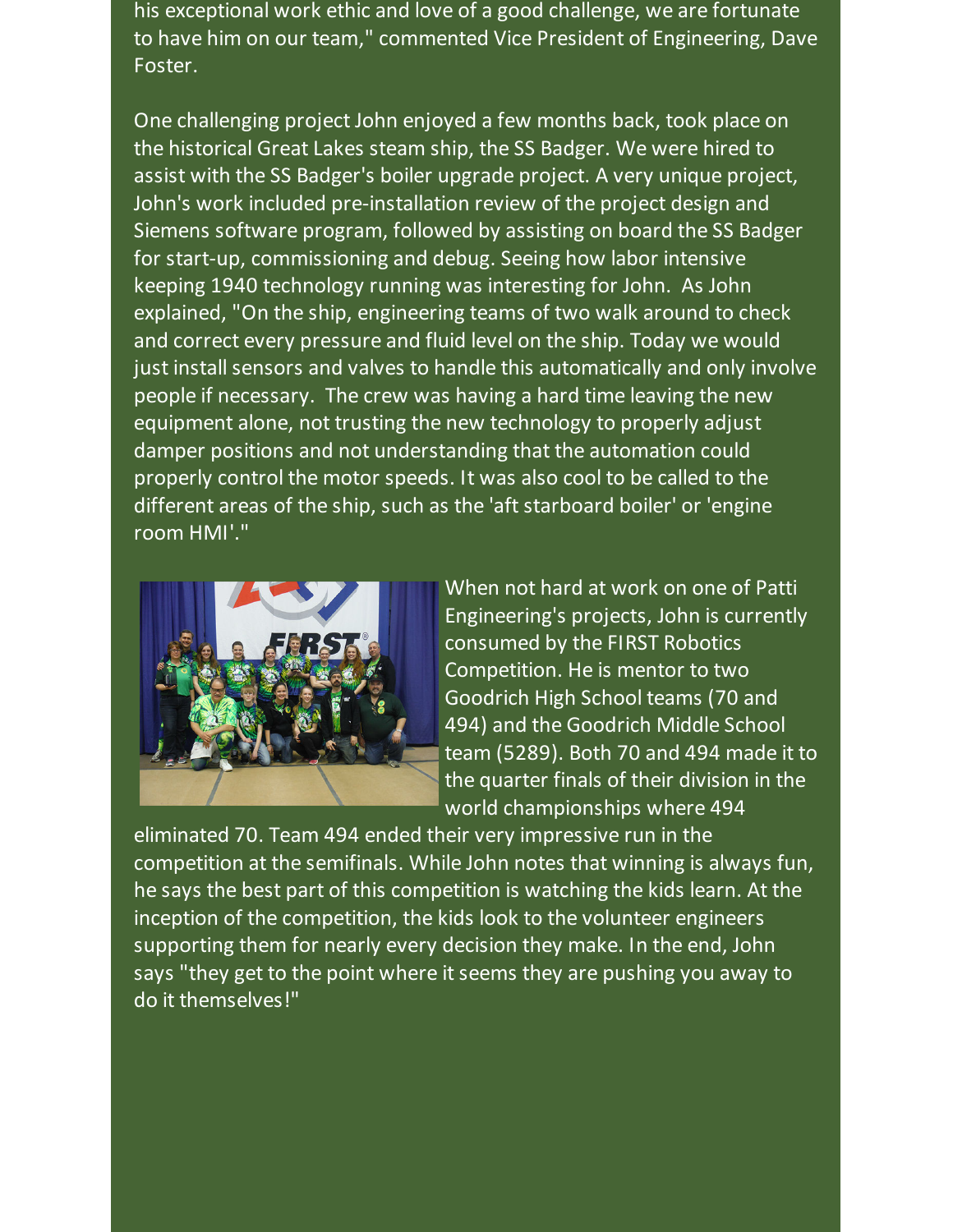

John grew up in Livonia, MI where he lived for more than thirty years before moving to Goodrich, MI. John lives in Goodrich with his wife Pamela, daughter Elizabeth and son Zachary. With owning 50 acres of land, John enjoys outdoor hobbies including riding ATVs, practicing shooting and hunting. John earned his Bachelor's Degree in Electrical Engineering from Michigan Technological University.

John Jowski is an engineer who works tirelessly for us and our clients. Thanks for your hard work, John!



## **~ Read [More](https://origin.library.constantcontact.com/doc205/1101449641109/doc/fYtZZIn4UIbmvTjW.pdf) ~**

We work as partners to our clients. When you need an expert to help solve automation challenges, we are here to add value to your solution enhance efficiency, increase productivity, and work with your team as a trusted resource. Visit our **[website](http://www.pattieng.com/expertise.html?utm_source=Patti+Perspective_September_2014&utm_campaign=Newsletter+Sept+2014&utm_medium=email)** for more information on our areas of expertise, or call us (248)364-3200 for a free initial consultation.

Thank you for your interest in Patti Engineering.

Best regards,

Georgia H. Whalen Director of Marketing Patti Engineering